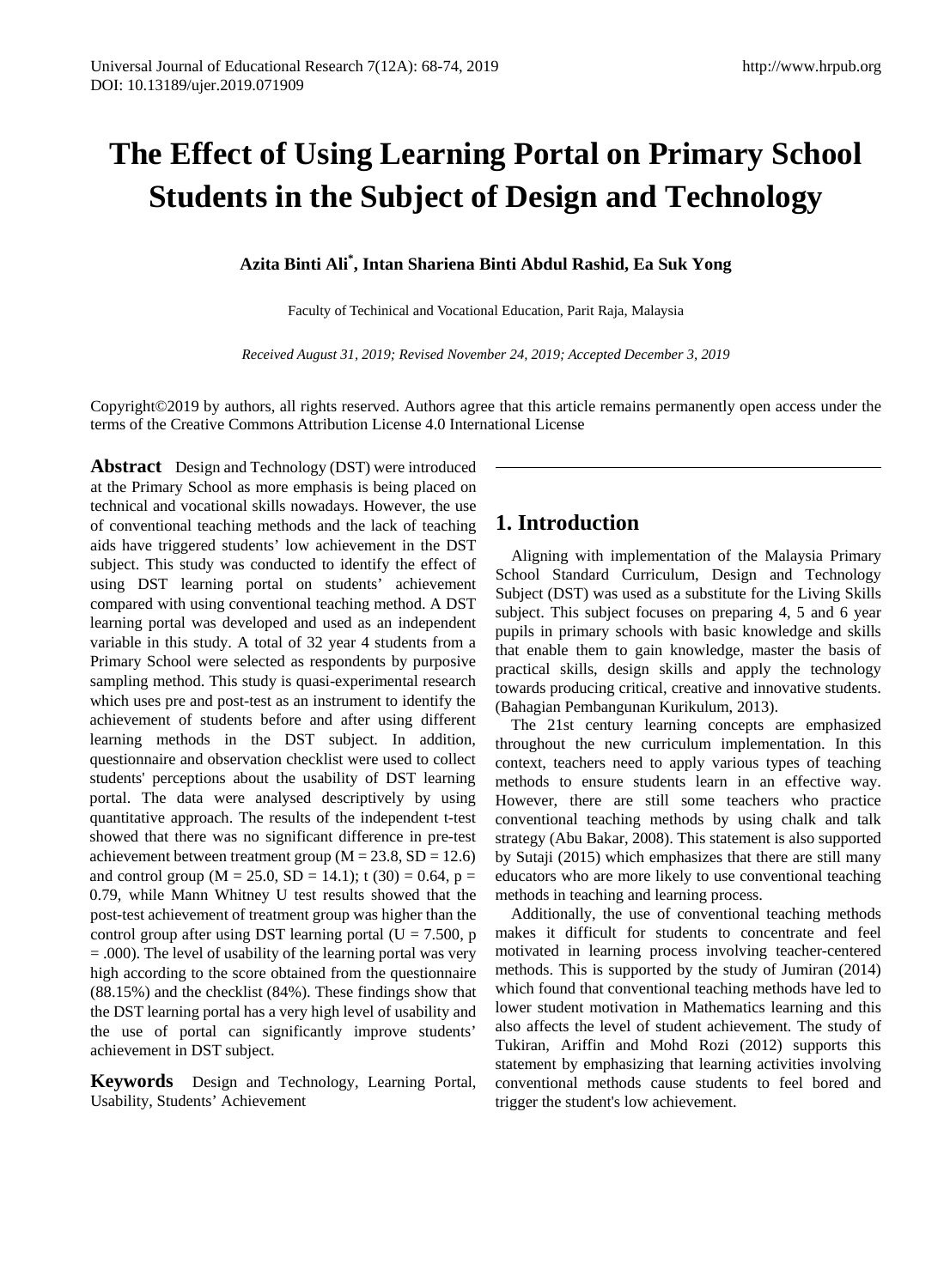In the context of education, motivation is important as it determines the effectiveness of teaching and learning. Therefore, motivation is often related to students' achievement. The conventional teaching method will cause the students to lose interest towards a subject and subsequently fail to master the subject. The study of Ibrahim (2015) supports the statement by proving the use of the chalk and talk method had caused most of the students to be unmotivated to learn and to have low achievement in the Malay Language subject. According to Kassim and Zakaria (2013), teacher-centered approaches can limit the potential development of students and disrupt students' learning performance.

Additionally, the hand tools in the DST workshop in school are unable to accommodate the needs of the students. Indeed, teachers can use it in the teaching and learning process to replace stimulate active learning environment among students. However, Supramaniyam (2015) highlighted that the DST workshop at school is lack of hand tools. As all of us know that, DST is an active-oriented subject of hands-on learning and closely related to human life. Insufficient supply of hand tools in school may cause students to be unable to understand and master the skills in this subject.

In addition, failure in providing hand tools and conventional teaching methods has led to the low academic achievements among students. This is because they are hard to understand the concept or master the skills just by imagination without any demonstration or practical session. (Ashwin, 2004). This scenario coincides with Madar (2009) who points out that students are having problems understanding the concept or mastering a skill due to the absence of appropriate equipment. This statement was also supported by Razali (2001) where the absence of appropriate hand tools is the cause of students facing serious problems in understanding the concept and mastering the skills.

Conventional teaching method is no longer in line with the agenda of education in this era of globalization. Tukiran, Ariffin and Mohd Rozi (2012) emphasize that the use of conventional teaching methods will cause students to feel bored and unmotivated in learning. The use of learning portal is an alternative way to overcome the problem. Learning portal can help provide learning materials which combine different types of media such as text, animation, graphics, audio and video to maintain students' attention and improve their achievement. The use of learning portals not only allows teachers to deliver knowledge effectively, but also stimulates active learning environment among students.

The use of learning portal may ease teachers to design learning content and conduct learning activities effectively. It was found that the level of achievement in DST among Year 4 students in a primary school was low due to the use of conventional teaching methods without any teaching aids. Therefore, it is desirable that a study be conducted to identify the effectiveness of using learning portals to raise the students' achievement in the DST subject among year 4 students. Thus, this study was conducted to develop a learning portal, then study the effect of its use on student achievement in DST and to identify student perceptions on the usefulness of the learning portal.

# **2. Methodology**

In this study, quasi-experimental design is used and it involves a control group and a treatment group. Comparisons were made first based on the pre-test achievements between treatment group and control group. After that, the treatment group used DST learning portal as an intervention whereas the control group doesn't receive any intervention. The achievement of both groups was compared after eight weeks of learning to see the effect of using the learning portal on students' achievement. Thus, two different learning methods were used as the independent variables in this study while the student's achievement in Design and Technology subject was determined as the dependent variable. The design of this study is shown in figure 1 as follow.



**Figure 1.** Quasi-experimental design in this study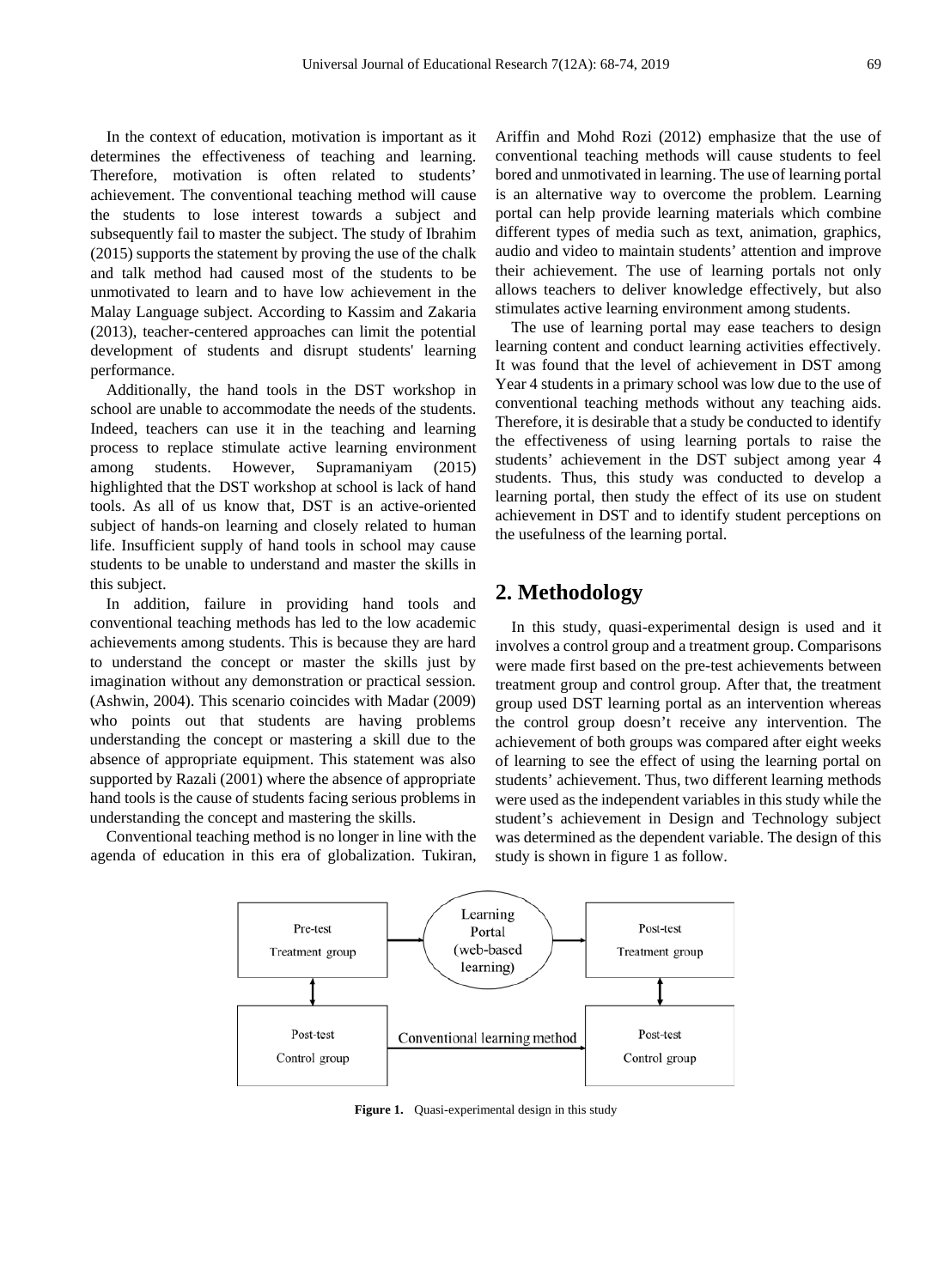#### **2.1. Population and Sampling Method**

This study involved 32 Year 4 students from a National Primary School in Batu Pahat district, Johore State. Purposive sampling method is used to determine the sample of the study. Researchers chose a class of 32 pupils which had low achievement in Design and Technology subject as the sample of this study. Among them, 16 students were grouped as treatment groups and 16 students were grouped as control groups. In the sampling process, the researcher ensured that the academic achievement between the treatment group and the control group was equivalent to avoid any bias in this study.

#### **2.2. Research Instruments**

This study uses pre and post-test, checklist and questionnaire to collect data and analyse data. Pre and post tests were used to compare the students' achievement in Design and Technology (DST) before and after the use of learning portals. Besides, researchers used questionnaire to collect data on the usability of the DST learning portal in this study, as perceived by treatment group students. Meanwhile, the observation checklist is used to support students' perception of the usability of DST learning portal.

For the pre and post-test, a total of 15 items were developed by the researchers. Only 10 items where the difficulty index was between 0.21 and 0.80 and the discrimination index above 0.21 was accepted as pre and post-test items in this study. The questionnaire in this study was adapted from Qureshi and Irfan (2009) on the evaluation of the usability of learning portals. A total of 20 items were developed to assess the usability of learning portals in teaching and learning for Year 4 Design and Technology. To maintain the validity and reliability of this study, pilot studies were conducted to identify the reliability of the questionnaire. The Alpha Cronbach value gained is 0.717. Based on the interpretation of the Alpha Cronbach value by Bond and Fox (2007), this finding showed that the items in the questionnaire are good and acceptable to use in real studies.

Other than questionnaire, researchers used a checklist to record the behaviour or actions of students indicating the usability of the learning portal. According to Idris (2013), a checklist is a tool used by the researchers to record the frequency of behaviours, words or actions of the student. In this study, the checklist has been used along the learning process of the treatment group to serve as a support for the data gained from the questionnaire on the usability of the learning portal.

#### **2.3. Data Analysis**

In this study, researchers used an independent t-test and Mann Whitney U test to identify whether there was a significant difference between treatment group and control group in students' achievement before and after using learning portals. Besides, frequency and percentage score were used to analyse the data on the usability of the learning portal as perceived by students.

## **3. Results**

The total number of respondents in this study was 32 people. To avoid any bias in this study, the number of respondents distributed in both groups was the same, where control groups and treatment groups had 16 respondents respectively. Both control and treatment groups have the equivalent number of male and female students, namely 7 male students and 9 female students, as shown in Table 1.

**Table 1.** Respondent demographics

| Group                  | Male | Female | Percentage |  |  |
|------------------------|------|--------|------------|--|--|
| <b>Treatment Group</b> |      |        | 50         |  |  |
| Control Group          |      |        | 50         |  |  |

Independent t-test was conducted to study the differences in the pre-test achievement between the treatment group and the control group before using different learning methods. The study found that there was no significant difference in pre-test achievement between the Treatment Group ( $M =$ 23.8,  $SD = 12.6$ ) and Control Group ( $M = 25.0$ ,  $SD = 14.1$ ); t  $(30) = 0.64$ ,  $p = 0.79$ . In conclusion, there was no significant difference in pre-test achievement between the treatment group and the control group before using the Design and Technology (DST) learning portal. The result was shown in Table 2 as follow.

**Table 2.** Independent t-test result for pre-test achievement between two groups

|          |                         | Levene's Test for Equality of<br>Variances |      | t-test for Equality of Means |    |      |                                   |  |
|----------|-------------------------|--------------------------------------------|------|------------------------------|----|------|-----------------------------------|--|
|          |                         | F                                          | Sig. |                              | df |      | Sig. (2-tailed)   Mean Difference |  |
| Pre-test | Equal variances assumed | .228                                       | .636 | $-.264$                      | 30 | .793 | $-1.250$                          |  |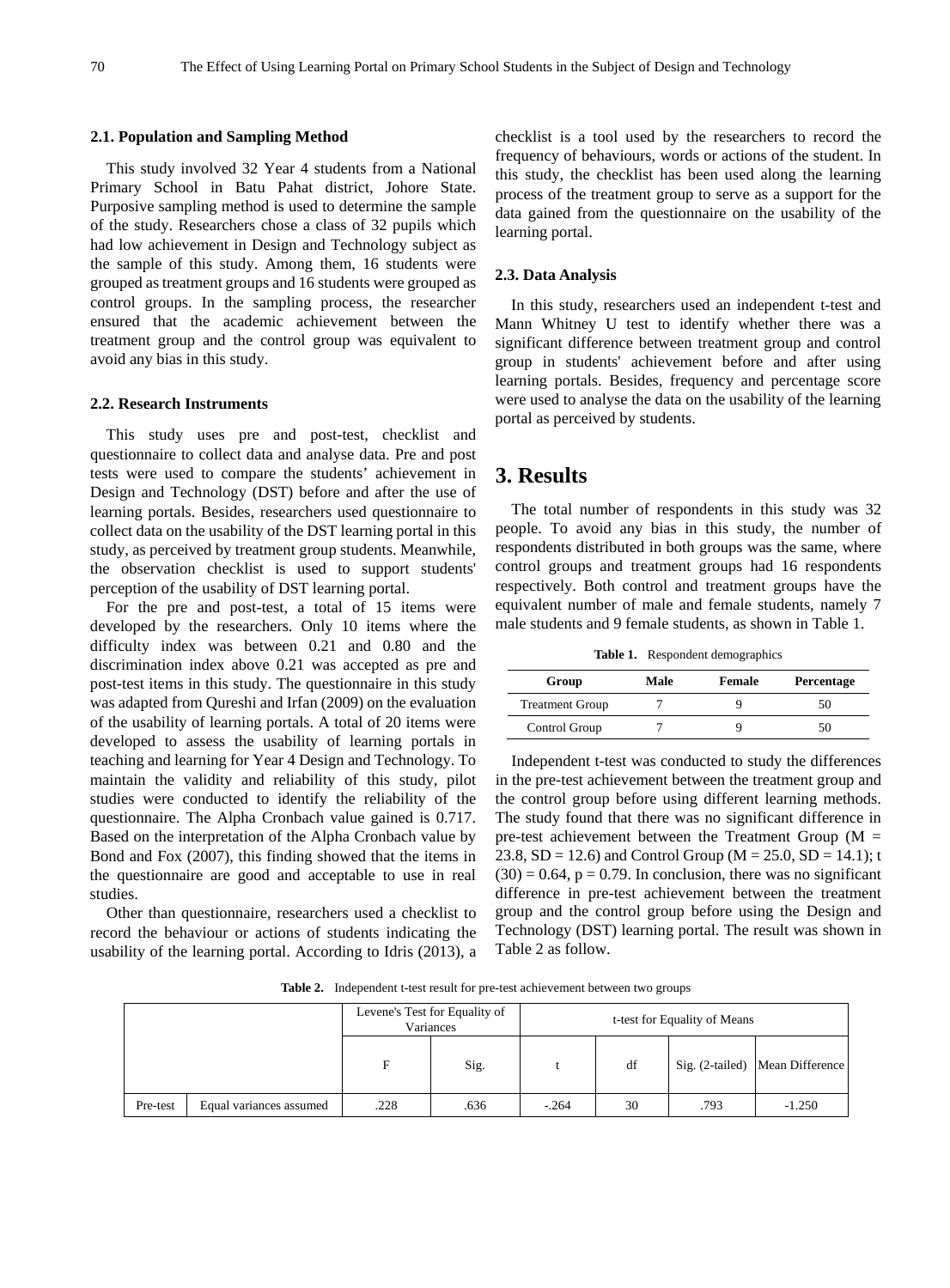Mann Whitney U test has been conducted to identify the differences in the post-test score between the treatment group and the control group after using the learning portal. From the results obtained, it can be concluded that the post-test score in the treatment group is higher than the control group ( $U = 7.500$ ,  $p = .000$ ). In conclusion, there was a significant difference in the post-test score between the treatment group and the control group. The treatment group gained a higher achievement than the control group after using the Design and Technology learning portal. The result of Mann Whitney U test was shown as in Table 3.

Regarding the usability of DST learning portal, most respondents agreed with 20 items in the questionnaire with a percentage score of 88.15%. Only 16 students from the treatment group using the Design and Technology (DST) learning portal were involved to give their perception on the usability of the DST learning portal. Table 4 shows the usability of learning portals according to students' perception.

**Table 3.** Mann-Whitney U test result for post-test achievement between two groups

|                              | Post-test |
|------------------------------|-----------|
| Mann-Whitney U               | 7.500     |
| Wilcoxon W                   | 143.500   |
| 7.                           | $-4.609$  |
| Asymp. Sig. (2-tailed)       | .000      |
| a. Grouping Variable: Groups |           |

|                | Statement                                                                                   | Yes |      | N <sub>o</sub> |                |
|----------------|---------------------------------------------------------------------------------------------|-----|------|----------------|----------------|
|                | Item                                                                                        |     | $\%$ | $\mathcal{f}$  | $\%$           |
| 1.             | Instructions in this portal are easy to understand.                                         |     | 93.8 | $\mathbf{1}$   | 6.3            |
| 2.             | The text in this portal is easy to read.                                                    |     | 93.8 | $\mathbf{1}$   | 6.3            |
| 3.             | I like the colourful text in the portal.                                                    |     | 81.3 | 3              | 18.8           |
| 4.             | I like the colourful background in the portal.                                              | 10  | 62.5 | 6              | 37.5           |
| 5.             | The pictures in this portal caught my attention.                                            | 14  | 87.5 | $\overline{c}$ | 12.5           |
| 6.             | Learning is fun with the presence of background music.                                      | 12  | 75.0 | 4              | 25.0           |
| 7 <sub>1</sub> | The videos in this portal are very interesting.                                             | 14  | 87.5 | 2              | 12.5           |
| 8.             | The videos in this portal help me in learning.                                              | 16  | 100  | $\overline{0}$ | $\overline{0}$ |
| 9.             | The notes provided are easy to understand.                                                  | 14  | 87.5 | $\overline{2}$ | 12.5           |
| 10.            | The notes provided help me to revise what I've learned.                                     | 15  | 93.8 | $\mathbf{1}$   | 6.3            |
| 11.            | The navigation buttons are user-friendly.                                                   | 13  | 81.3 | 3              | 18.8           |
| 12.            | This portal is easy to access.                                                              | 14  | 87.5 | 2              | 12.5           |
| 13.            | This portal caught my attention.                                                            | 16  | 100  | $\Omega$       | $\overline{0}$ |
| 14.            | This portal motivates me in learning DST.                                                   | 16  | 100  | $\Omega$       | $\Omega$       |
| 15.            | This portal makes it easy for me to master the learning.                                    | 15  | 93.8 | $\mathbf{1}$   | 6.3            |
| 16.            | The quizzes help to improve my knowledge retention.                                         | 15  | 93.8 | $\mathbf{1}$   | 6.3            |
| 17.            | The formative assessments help reinforce learning.                                          |     | 100  | $\Omega$       | $\Omega$       |
| 18.            | I like to learn by using this learning portal.                                              | 16  | 100  | $\overline{0}$ | $\overline{0}$ |
| 19.            | I am interested in using learning portals for other subjects.                               | 12  | 75.0 | 4              | 25.0           |
| 20.            | I choose the learning portal as a learning method compared to a regular learning<br>method. | 11  | 68.8 | 5              | 31.3           |

**Table 4.** Usability of learning portals according to students' perception

 $N = 20$ , percentage score = 88.15%.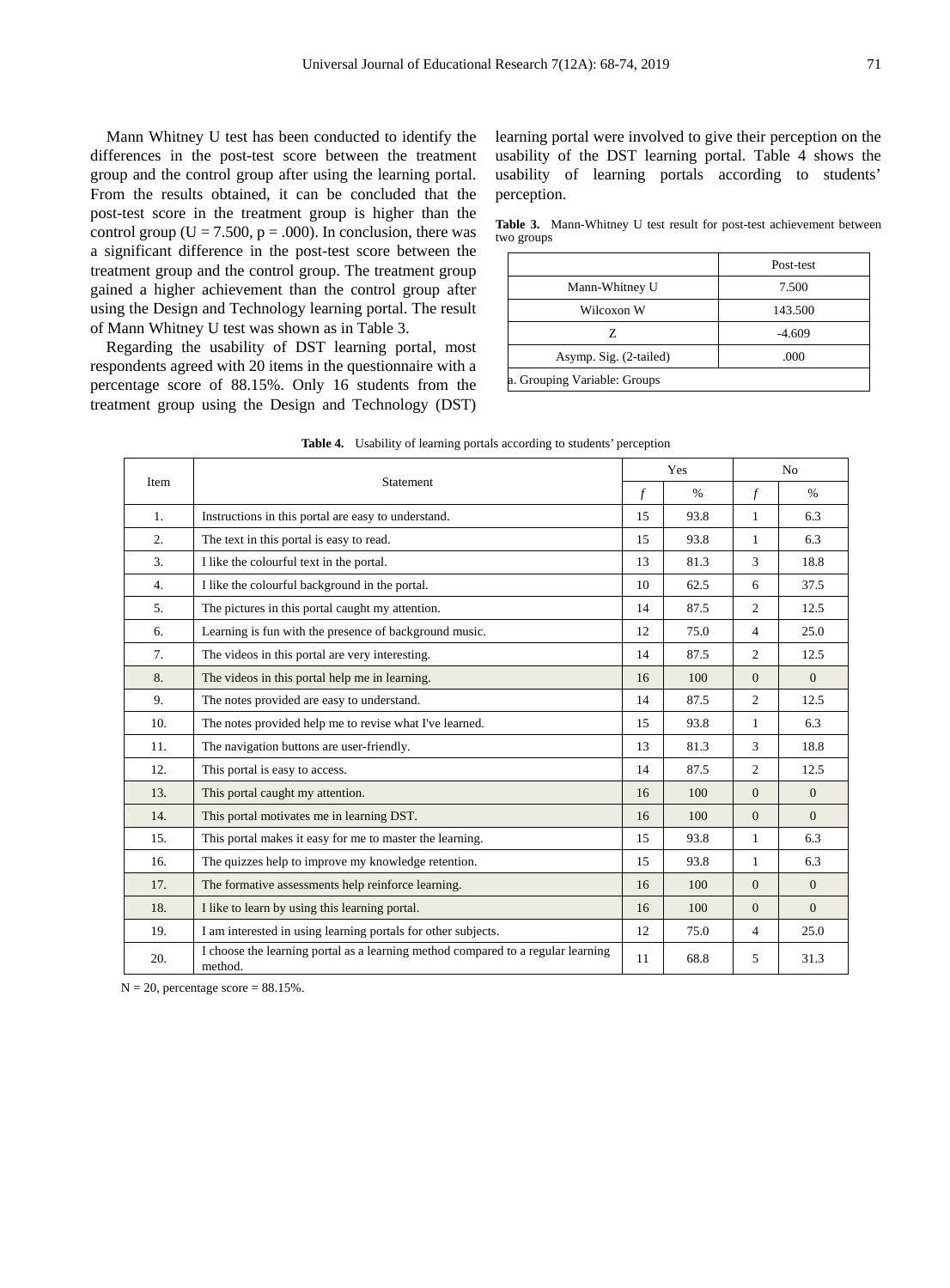In addition, the percentage score obtained through the checklist about the usability of the learning portal was 84%. The findings of the data analysis from the questionnaire and the checklist showed a score of 88.15% and 84% respectively. The results showed a very high degree of usability for DST learning portal according to students' perception.

### **4. Findings and Discussions**

Before using the Design and Technology (DST) learning portal, the students' achievement in the DST subject was low where the mean score in treatment group was 23.8 marks, while the control group was 25.0 marks. These two groups used conventional learning methods before this study was conducted. This proves that the use of conventional learning methods without using appropriate teaching aids will result in a low level of students' achievement.

There was a significant difference in the achievement of students between the treatment group and the control group after using the learning portal. The academic achievement of the two groups at the beginning of this study was the same before the independent variables were manipulated. The difference in post-test achievement proved that the use of DST learning portal in teaching and learning has improved the treatment group's achievement from 23.75 (pre-test mean score) to 68.13 (post-test mean score).

At the end of this study, the achievement of students using the DST learning portal was higher than the control group students who followed conventional learning. This is in line with Sardi @ Mohd Yusop's (2009) study that proved that the use of the My-Arab Portal has increased the level of student achievement as well as supported the acquisition of students effectively in the context of reviewing, understanding of new knowledge, training and stimulating memory. The effective use of learning portals incorporating technology and multimedia is also supported in the study of Sutaji (2015) which emphasizes that the teaching and learning process which is assisted by the use of technology and interactive multimedia materials can help convert abstract theories or information into dynamic and interactive learning patterns.

Indeed, the use of learning portals can improve students' performance effectively compared to conventional learning methods. This statement is supported by Hussin, Rasul & Abd Rauf (2013) who agreed that the use of learning portals can help students to master a concept more effectively. Additionally, Mohd Najib, Abu Bakar and Othman (2017) point out that the use of learning portals in the teaching and learning process can provide a conducive learning environment and at the same time give a positive impact in creating quality learning. In conclusion, educators should take steps in practising the use of learning portals to improve the effectiveness of teaching and learning, as well as attract students' interest and concentration through intense planning.

In order to design and develop an effective learning portal, the usability of the learning portal shall be subject to the prior consideration. This is to prevent any disturbance or technical errors that may interrupt the teaching and learning process. In this study, researchers developed a DST learning portal and used it as intervention learning method for treatment group. Students' perceptions about the usability of DST learning portal were then collected through questionnaire and checklist, then analysed by using the percentage score obtained.

The findings showed that major respondents agreed with 20 items on the usability of learning portal with a percentage of 88.15%. Among the 20 items, 100% respondents agreed on the 8th, 13th, 14th, 17th and 18th item. All the respondents agreed that "the videos in this portal help me in learning," "formative assessments helped reinforce learning," "this portal caught my attention", "this portal motivates me in learning DST" and " I like to learn by using this learning portal.". The perception of students pointed out that the videos and the formative assessments provided on each topic can help them to reinforce the knowledge they learnt. Videos that combine multimedia elements such as text, animations, graphics and audio were used in the learning portal as the main inputs where students will acquire all the knowledge through it. Zainul, Abdul Malek and Basharudin (2017) have proven that using videos in teaching and learning can have a positive impact on students' academic achievement in their study. In addition, the formative assessments in the learning portal play an important role as reinforcement learning, as well as an assessment tool on students' mastery of knowledge. Othman (2016) describes the importance of the use of learning assessments in the teaching and learning process as it played a role in reinforcing students' learning and improving the effectiveness of teaching and learning process towards achieving learning objectives.

In addition, all of the respondents agreed with statements such as "this portal caught my attention", "this portal motivates me in learning DST" and " I like to learn by using this learning portal". These statements prove that learning portal that developed based on the ARCS model is attractive and can motivate students in learning DST effectively. Previous studies have shown that the use of the learning portal can boost students' motivation in learning. Che Wan (2007) in his study proves that the use of the learning portal in teaching and learning has improved students' motivation in learning. The findings of Mohd Sadri (2010) also support these statements by proving the use of interactive learning portals had successfully maintained students' concentration in the learning session.

However, among the 20 items in the questionnaire, the 4th item showed the lowest percentage score where only 62.5% (10) respondents agreed that "I like the colourful background in the portal". In the DST learning portal, each section and each page had a very colourful background. According to Yoes (2014), plenty of colours will influence the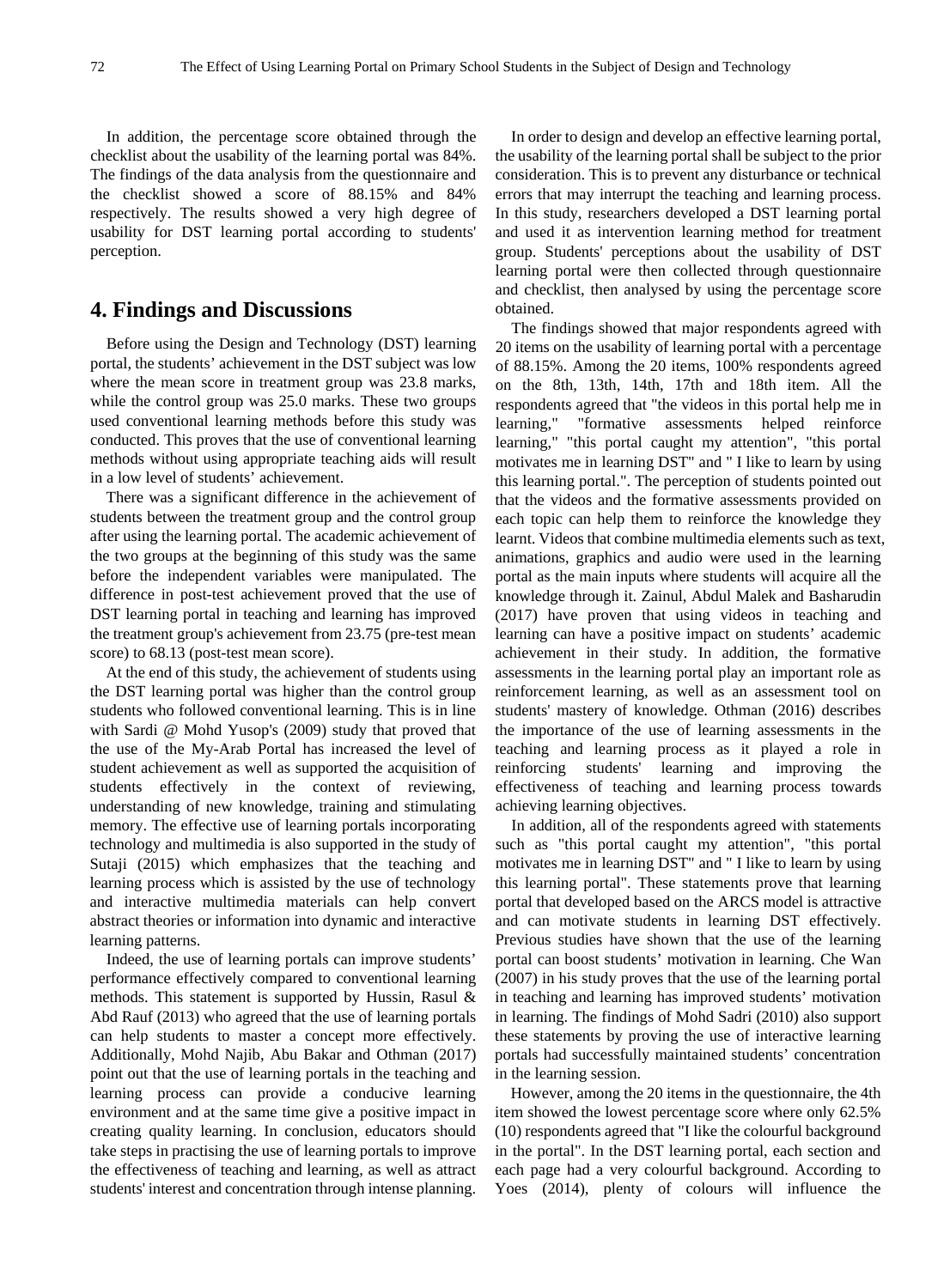concentration and understanding of the students in the learning process. Based on these findings, it can be concluded that the colourful background of the learning portal is less favourable to the user. This is because the colourful background makes the students' concentration distract away from the learning content, and even worse, they will only focus on the colourful background. Therefore, educators should use colours precisely in the design and development of materials to avoid distracting the concentration of the students.

## **5. Conclusions**

It can be concluded that the use of the Design and Technology (DST) learning portal could significantly improve the achievement of Year 4 students in DST. Before the study was conducted, the achievement of both the treatment group and the control group was equivalent. However, after researchers manipulate the independent variables, there is a significant difference in achievement between the treatment group and the control group, in which the treatment group achieves higher scores than the control group. In addition, the majority of respondents from the treatment group agreed that the usability of the learning portal in this study was very high. This is because the use of multimedia, interactive activities, as well as portal designs that align with the learning objectives, had given a positive impact on creating effective learning among students. Thus, it can be concluded that the learning portal used in this study has a very high level of usability and can significantly improve the achievement of Year 4 students in DST.

# **REFERENCE**

- [1] Abu Bakar, M. S. (2008). Pembangunan perisian pengajaran berasaskan model konstruktivisme needham lima fasa bagi tajuk keelektrikan dalam matapelajaran sains sekolah rendah. Skudai: Universiti Teknologi Malaysia.
- [2] Ashwin (2004). Kesan grafik dalam pembelajaran di bilik darjah. Bangi: Universiti Kebangsaan Malaysia.
- [3] Bahagian Pembangunan Kurikulum (2013). Dokumen standard kurikulum dan pentaksiran reka bentuk dan teknologi tahun 4. Putrajaya: Kementerian Pendidikan Malaysia.
- [4] Bond, T. G., & Fox, C. M. (2007). Applying the Rasch model: Fundamental measurement in the human sciences (2nd ed.). London: Lawrence Erlbaum.
- [5] Che Wan, C. R. I., (2007). Penggunaan laman web dalam kalangan guru pendidikan islam di daerah Seremban. Bangi: UKM.
- [6] Hussin, N., Rasul, M. S., & Abd Rauf, R. (2013). Penggunaan laman web sebagai transformasi dalam pembelajaran dan pemudahcaraan pendidikan Islam. The Online Journal of

Islamic Education, 1(2), 58–73.

- [7] Ibrahim, S. (2015). Motivasi pelajar dalam pembelajaran Bahasa melayu menggunakan teknologi multimedia pada abad ke-21. Universiti Malaysia Sarawak: Master. Thesis.
- [8] Idris, N. (2013). Penyelidikan dalam pendidikan. Kuala Lumpur: Mc Graw Hill.
- [9] Jumiran, M. N. (2014). Kesan teknik "HunTTO Square" terhadap pencapaian pelajar bagi mata pelajaran matematik di sekolah rendah. Universiti Tun Hussein Onn Malaysia: Master. Thesis.
- [10] Kassim, N. & Zakaria, E. (2013). Integrasi Kemahiran Berfikir Aras Tinggi dalam Pembelajaran dan pemudahcaraan Matematik: Analisis Keperluan Guru. Jurnal Pendidikan Matematik, 3(1), 1 - 12.
- [11] Madar, A. R. (2009). Keberkesanan animasi grafik dalam kalangan pelajar berbeza gaya kognitif dan kebolehan visualisasi spatial di politeknik. Universiti Teknologi Malaysia: Ph.D. Thesis.
- [12] Mohd Najib, H., Abu Bakar, N. R., Othman, N. (2017). E-pembelajaran dalam kalangan pelajar di sebuah institusi pengajian tinggi Selangor. Attarbawiy: Malaysian Online Journal of Education, 1(1), 74-82.
- [13] Mohd Sadri, Z. (2010). Pembangunan laman web topik rukun haji dan umrah tingkatan empat berdasarkan teori konstruktivisme. Universiti Teknologi Malaysia: Bachelor. Thesis.
- [14] Othman, A. (2016). Pengetahuan, kemahiran dan amalan guru membina item kemahiran berfikir aras tinggi (kbat) dalam instrumen pentaksiran pembelajaran. Universiti Tun Hussein Onn Malaysia: Master. Thesis.
- [15] Qureshi, K. M. & Irfan, M. (2009). Usability evaluation of e-learning applications, A case study of It's Learning from a student's perspective. Blekinge Institute of Technology: Master. Thesis.
- [16] Razali, Z. B. (2001). Pembelajaran berbantu multimedia: Implikasi pembelajaran subjek kejuruteraan mekanikal. Kolej Universiti Kejuruteraan Utara Malaysia: Master. Unpublished thesis.
- [17] Sardi @ Mohd Yusop, J. (2009). Pembelajaran nahu dalam Bahasa Arab Komunikasi menggunakan aplikasi multimedia berasaskan web. Universiti Malaya: PhD. Thesis.
- [18] Sardi, J. & Abdul Majid, M. A. (2004). e-Pembelajaran: Tinjauan Penggunaan Kosa Kata dan Nahu dalam Laman Web Percuma dan Implikasinya Terhadap Pengajaran dan Pembelajaran Bahasa Arab (Monograf Penyelidikan). Institut Penyelidikan, Perundingan & Pengkomersilan, Universiti Teknologi MARA.
- [19] Supramaniyam, V. (2015). Penggunaan teknologi maklumat dan komunikasi (TMK) dalam kalangan guru guru subjek kemahiran hidup di sekolah rendah luar bandar negeri Johor. Universiti Tun Hussein Onn Malaysia: Master. Thesis.
- [20] Sutaji, S. S. (2015). Kesan penggunaan koswer multimedia animasi visual terhadap pencapaian pelajar dalam mata pelajaran matematik. Universiti Tun Hussein Onn Malaysia: Master. Thesis.
- [21] Tukiran, N., Ariffin, J. A. M., & Mohd Rozi, S. H. (2012).